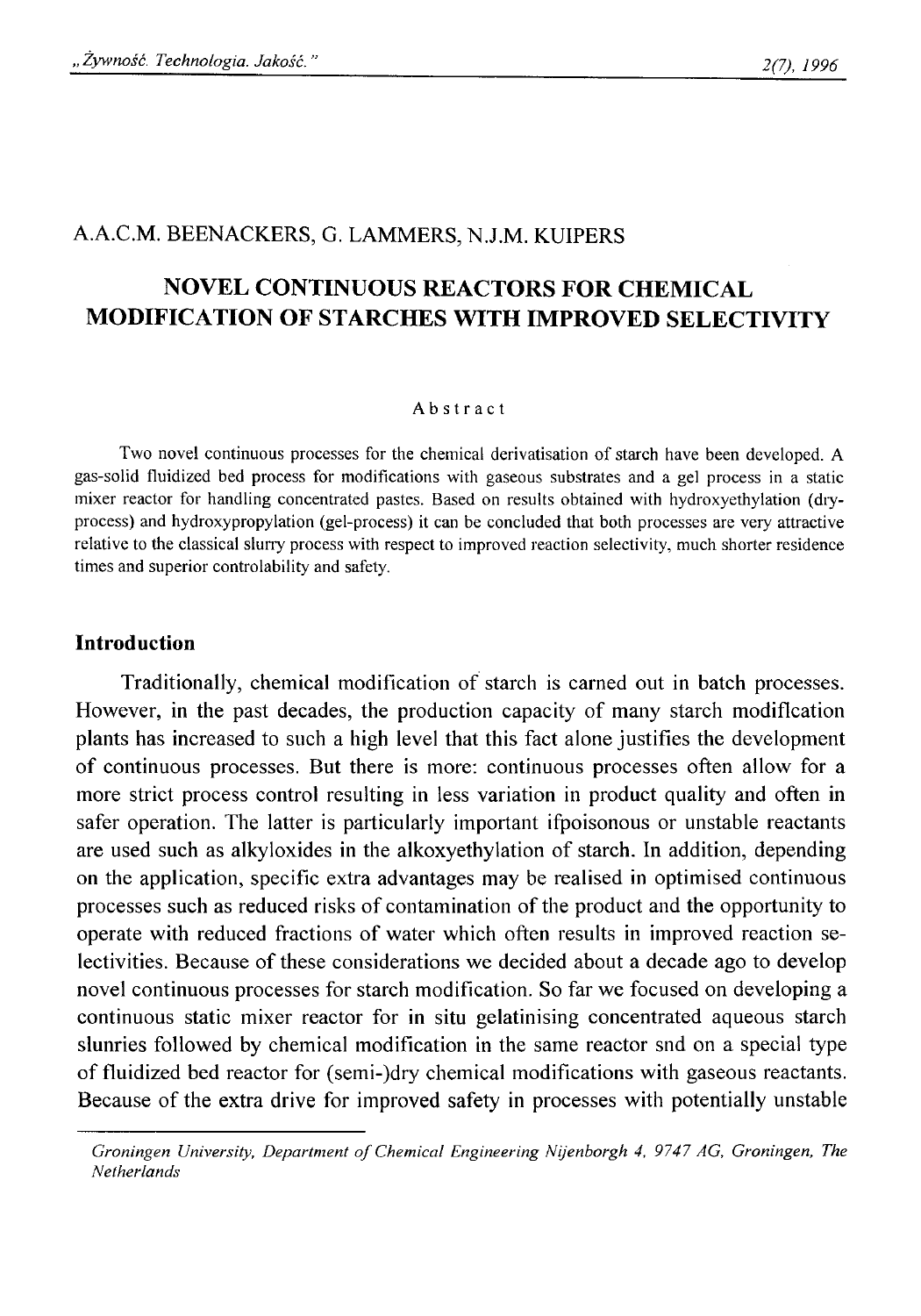reactants such as propylene oxide and ethylene oxide, we selected these reactants as the first candidates for the novel gel and gas-solid starch modifications, respectively.

#### **The continuous static mixer reactor**

With respect to continuous chemical modification of gelatinised starch, most research concentrates on the application of extruders as a reactor, particularly for cationisation [1, 2], but in our Department also in the benzylation [3] and in the acetylation and hydroxypropylation of starch [4]. Potentially, extruders can operate with slightly more concentrated pastes than static mixers, though often at the expense of starch breakdown due to high shear forces, leading to lower starch molecular weight and lower viscosity pastes [2]. Further, extruders have some major draw backs relative to static mixers. In contrast to extruders, static mixer reactors are easy to scale-up to large capacities, if necessary can be fully temperature controlled (e.g. by applying Sulzers SMR mixers), have much better plug flow characteristics (often resulting in a more homogeneous substitution), are relatively cheaper and require less maintenance. Reason enough to concentrate on the development of a static mixer reactor for chemical modification of starch.

#### *Static mixer selection*

From those static mixers presently commercially available and suitable for high viscosity applications, only KTEK's [5], Kenics and Sulzer's [6] SMX and SMXL mixers are sufficiently documented to allow for a rational relative assessment. From these, the SMX mixer has the best mixing and heat transfer characteristics (see figs. 1



**Fig. 1. Relative standard deviation in liquid composition at the mixer outlet due to incomplete mixing of** two liquid flows entering the mixer, as a function of length over diameter ratio (L/d<sub>i</sub>) of the mixer **[7]; 0, ♦, •: SMX; □: Kenics; A, a: SMXL.**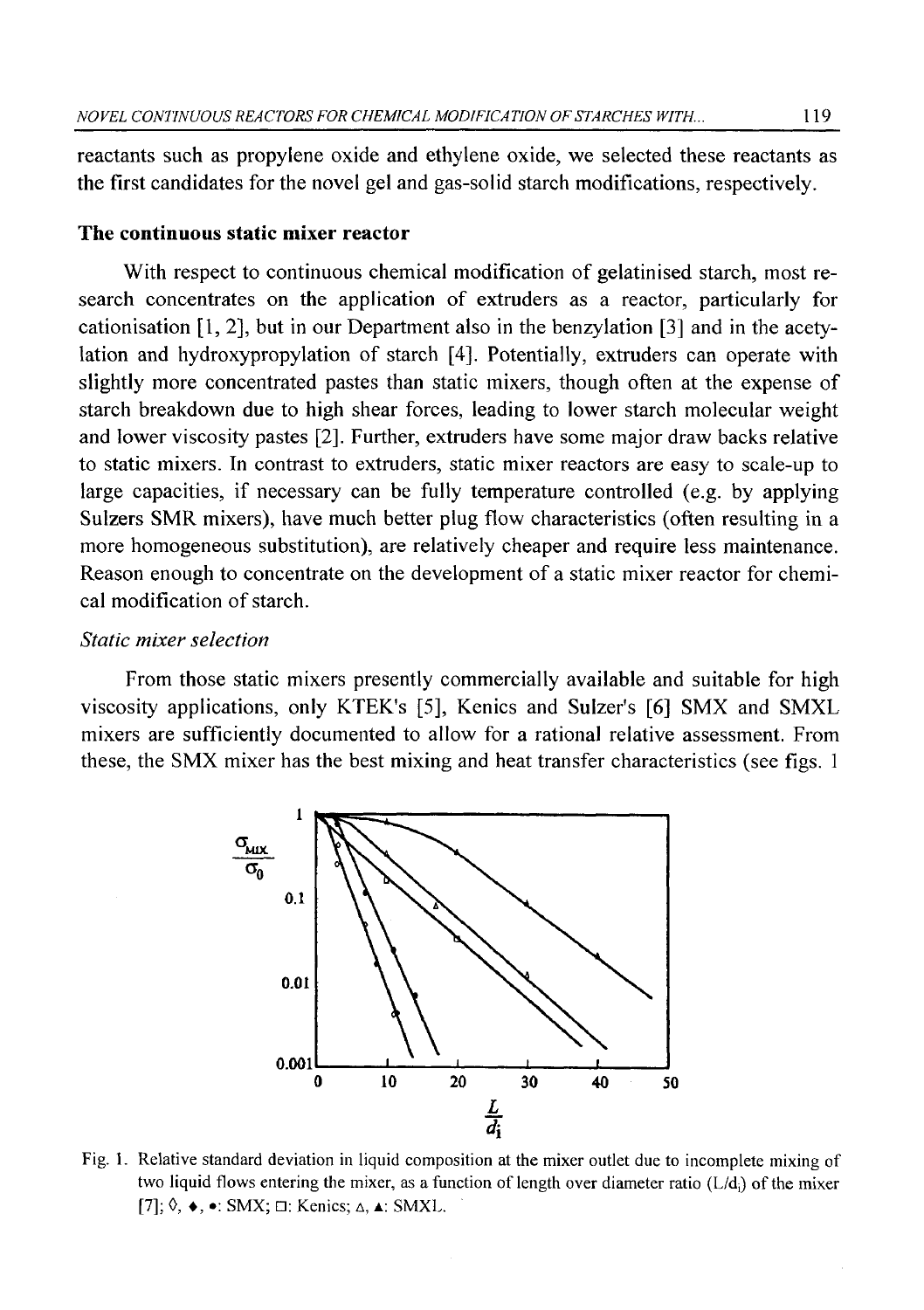

Fig. 2. Dimensionless average heat transfer coefficient to the wall as a function of the Reynolds Number; **0, ♦: SMX; □: Kenics; A, a: SMXL.**



**Fig. 3. Friction factor 4f as a function of Nre for Kenics and Sulzer SMX and SMXL static mixers [7].**

and 2, respectively), though at the expense of a slightly higher pressure drop (see figure 3). Therefore, we decided to apply SMX mixers.

#### *Chemical reactions*

We applied the novel reactor for the alkali catalysed hydroxypropylation of potato starch. The following reactions occur: Catalysed reaction with starch: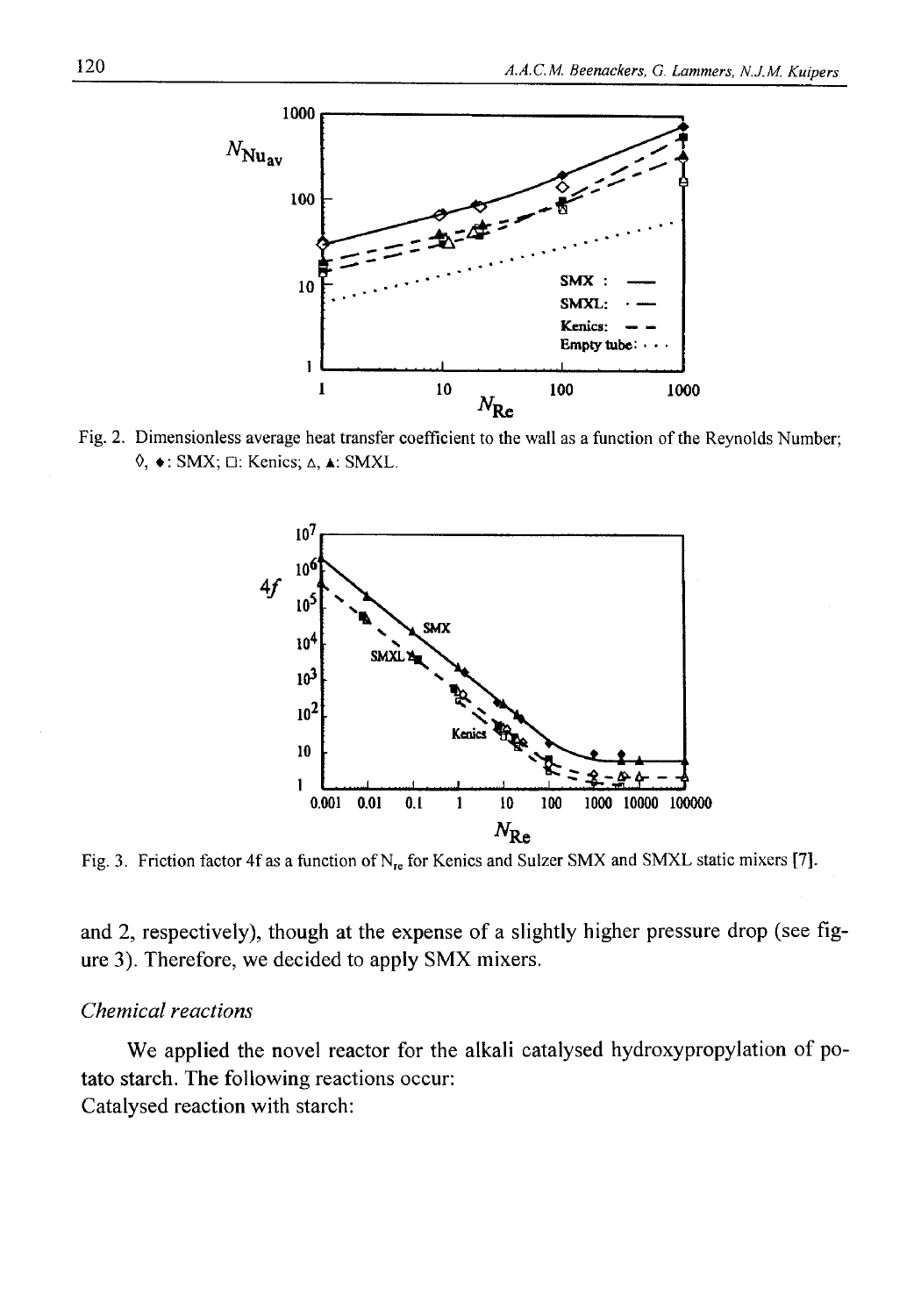ROH + OH<sup>+</sup> 
$$
H_{2}O
$$
 fast  
\n $O$  for  $O$  to  $O$  to  $O$  to  $O$  to  $O$  to  $O$  to  $O$  to  $O$  to  $O$  to  $O$  to  $O$  to  $O$  to  $O$  to  $O$  to  $O$  to  $O$  to  $O$  to  $O$  to  $O$  to  $O$  to  $O$  to  $O$  to  $O$  to  $O$  to  $O$  to  $O$  to  $O$  to  $O$  to  $O$  to  $O$  to  $O$  to  $O$  to  $O$  to  $O$  to  $O$  to  $O$  to  $O$  to  $O$  to  $O$  to  $O$  to  $O$  to  $O$  to  $O$  to  $O$  to  $O$  to  $O$  to  $O$  to  $O$  to  $O$  to  $O$  to  $O$  to  $O$  to  $O$  to  $O$  to  $O$  to  $O$  to  $O$  to  $O$  to  $O$  to  $O$  to  $O$  to  $O$  to  $O$  to  $O$  to  $O$  to  $O$ 

Uncatalysed reaction with starch:

$$
\begin{array}{c}\n \nearrow \\
 \nearrow \\
 \text{ROH} + \text{CH}_2\text{-} \text{CHCH}_3 \longrightarrow \text{ROCH}_2\text{CHCH}_3\n \end{array}
$$

Catalysed hydrolysis:

$$
\begin{array}{ccc}\nO & \text{QH} & \text{Q} \\
CH_2-\text{CHCH}_3 + \text{OH}^- & \longrightarrow & \text{CH}_2-\text{CHCH}_3\n\end{array}
$$
slow

$$
\begin{array}{ccc}\nO^H & O^{\dagger} & O^H & O^H \\
C^H & C^H & C^H & C^H & C^H \\
O^H & O^H & O^H & O^H\n\end{array}
$$

Uncatalysed hydrolysis:

$$
\begin{array}{c}\nO \\
CH_2-CHCH_3 + H_2O \rightarrow CH_2-CHCH_3 \\
\end{array}
$$

We have a selectivity problem because propylene oxide may either react with starch or water, leading to the desired product and 1,2 propane diol, respectively. For the reaction kinetics, see [8].

### *Pilot plant design*

The design ofthe continuous pilot was based on the following requirements:

- Range of residence times suitable for obtaining conversions of propylene oxide of over 80 *%* in the temperature range ofinterest (343 to 373 K);
- Good plug flow characteristics;
- Good temperature control;
- Operation at starch concentrations ofup to 35 mass percent must be possible with regard to maximum allowable pressure drop;
- Possibility of monitoring the course of the reaction in the reactor.

The resulting scheme is shown in figure 4. The starch slurries were prepared in a stirred tank of 50 dm<sup>3</sup> (1). Driven by a Mohno pump (2) these slurries flow via a heating coil (4), a premixer (5) and a heating section (6) into the reactor. Just before the premixer, both an aqueous sodium hydroxide solution and liquid propylene oxide could be added to the starch slurry by two metering pumps. In the premixer, starch slurry, sodium hydroxide and propylene oxide were mixed by 10 Sulzer SMX mixers. Always, sufficient sodium hydroxide was added to get complete gelatinisation of the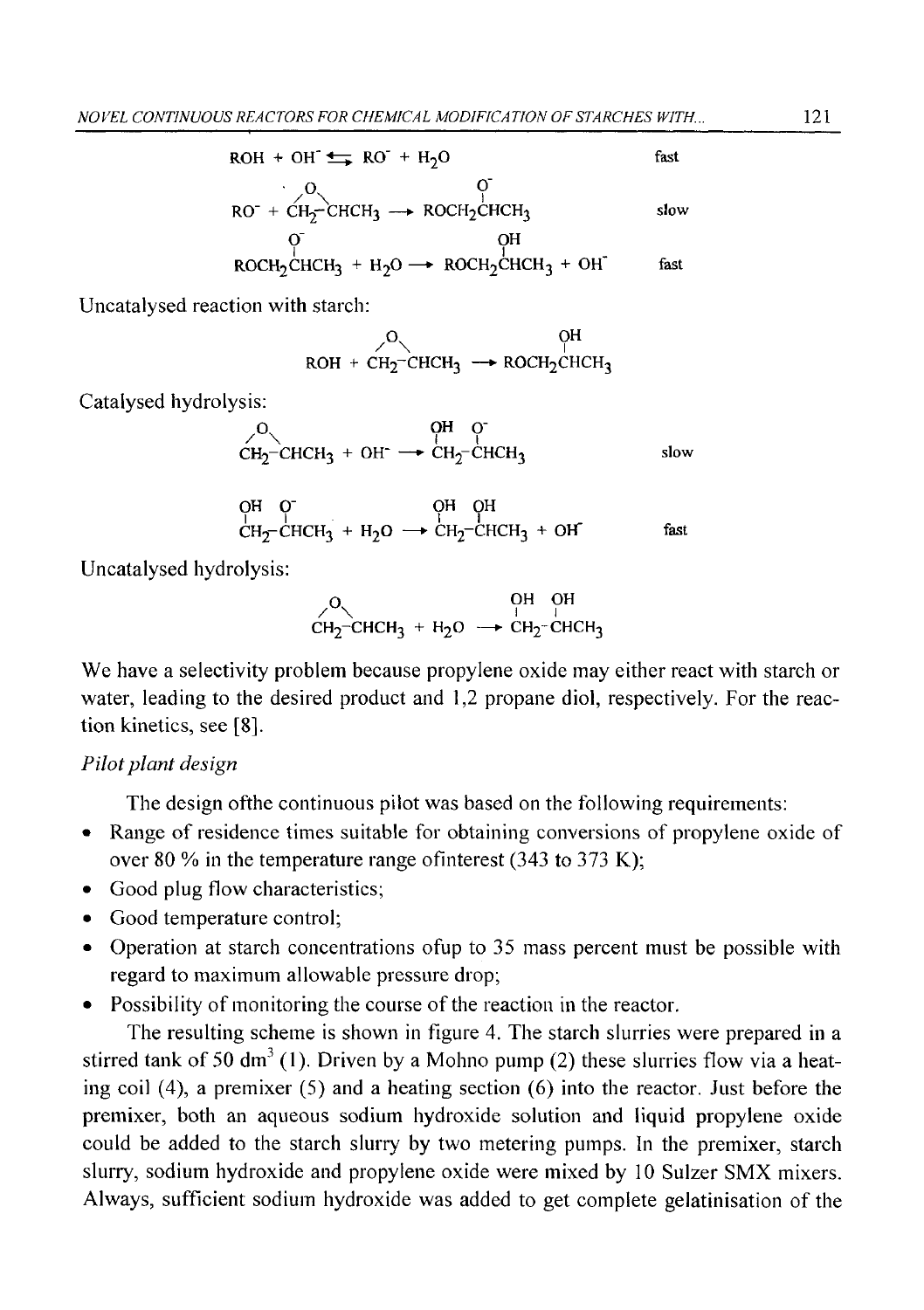starch immediately after the premixer. The heating section consisted of a ceramic tube, inserted in a wave pipe of a microwave oven (7). The reactor contained five so-called measurement sections (8) each equipped with a Pt 100 temperature sensor, a pressure sensor and an adapter for the insertion of a radial temperature sensor, consisting of five radially spaced 0.10 mm thermocouples. In each section the reaction mixture could be sampled. The reactor contained four so-called SMX sections (9), consisting of a jacketed tube, filled with 14 Sulzer SMX static mixer elements  $(d_{\rm sm} = l_{\rm sm} = 27.3$ mm) to induce plug flow and to enhance heat transfer. The tube was thermostatted with water. The reactor outlet consists of a pressure controlling pneumatic valve (10). Total reactor volume:  $\pm 1$  dm<sup>3</sup>.



Fig. 4. Flow sheet ofthe static mixer reactor for the continuous chemical modification of concentrated **starch pastes.**

On chemical analysis methods applied, see [9].

### *Residence time distribution*

Fig. 5 gives some results of residence time distribution measurements together with curves from a model presented elsewhere [7]. Indeed, the reactor shows excellent plug flow behaviour with Peclet numbers of typically:  $N_{pe}$ = 100 (or 63 per meter length of reactor) Notice that  $N_{pe}=100$  is equivalent to a residence time distribution obtained from 50 ideal mixers in series.

For comparison: Van Zuilichem [10] reported for single screw extruders  $10 \le N_{pe}$  $\leq 20$  only.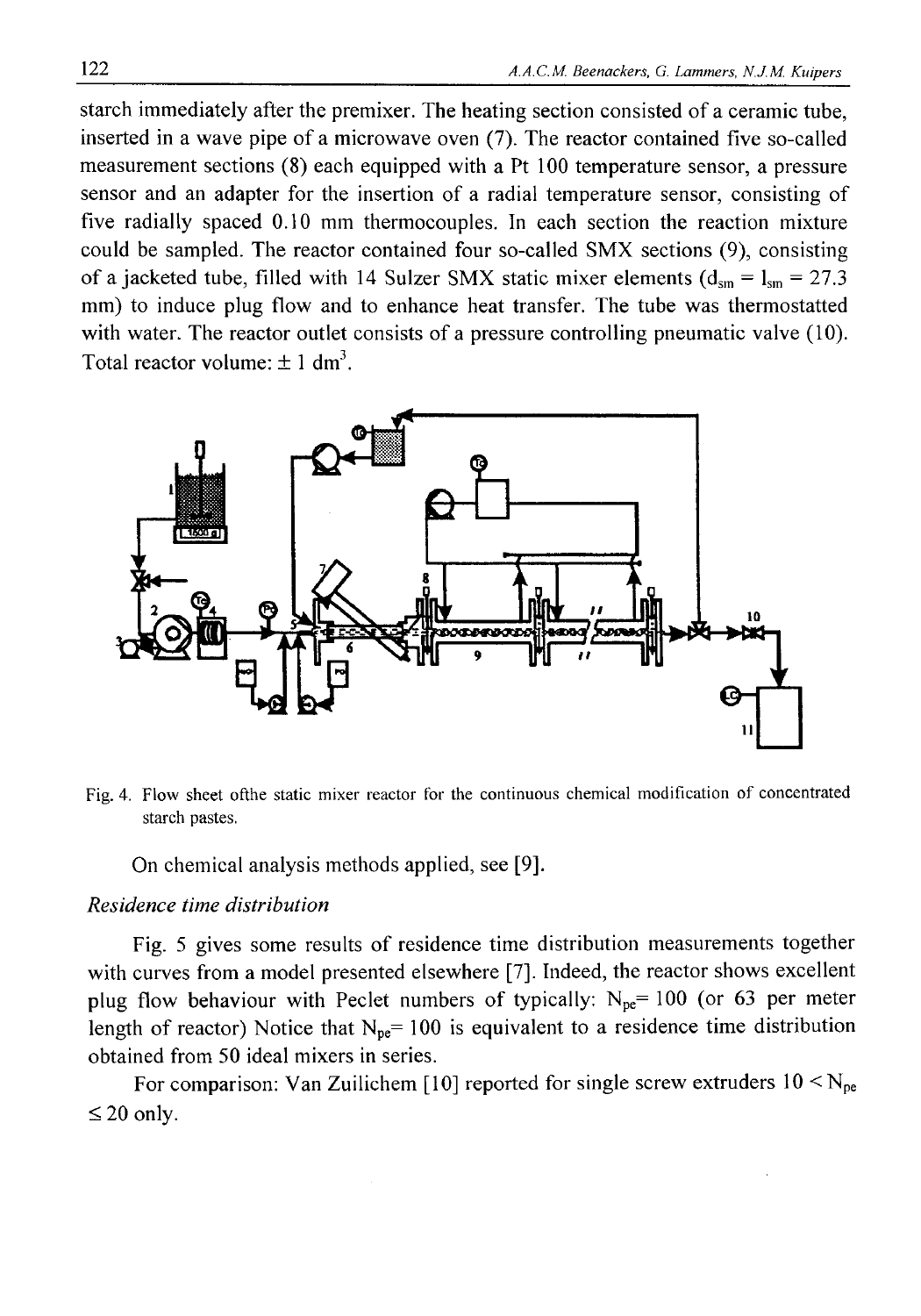

Fig. 5. Experimentally determined cumulative residence time functions for  $m_{\text{start}} = 0.28$  at  $T = 343.15$  K **and results obtained from fitting the experimental data with a residence time distribution model.**

#### *Heat transfer*

The heat transfer to the wall was measured for starch pastes of various strengths, all as a function of the Peclet number for heat, based on the tube diameter:

$$
N_{Pe_{h,t}} = N_{Re} N_{Pr} = \frac{\rho c_p v d_t}{\lambda}
$$
  
with 
$$
N_{Re} = \rho v d_t / \xi
$$

$$
N_{Pr} = c_p \xi / \lambda
$$

See Fig. 6 for results. All data could be accurately described by:

$$
N_{\rm Nu} = 1.87 (N_{\rm Pe_{h,1}})^{0.44}
$$

This relation nicely agrees with that of Kalbitz and Bohnet [11], whereas the relation of Sulzer [6] appears to be less accurate.

*Conversion and selectivity*

A set of 9 reaction experiments were carried out with:  $0.15 < m_{\text{starch}} < 0.3$  [-]  $250 < c_{\text{NaOH}} < 500 \text{ [mol/m}^3]$  $343 < T < 365$  K  $300 < r < 1200 s$ 

The observed conversions of propylene oxide conversion toward hydroxy propylated starch are shown in Figs. 7 and 8, respectively, both in relation to theoretical values predicted from a reaction engineering model presented elsewhere [7]. Depend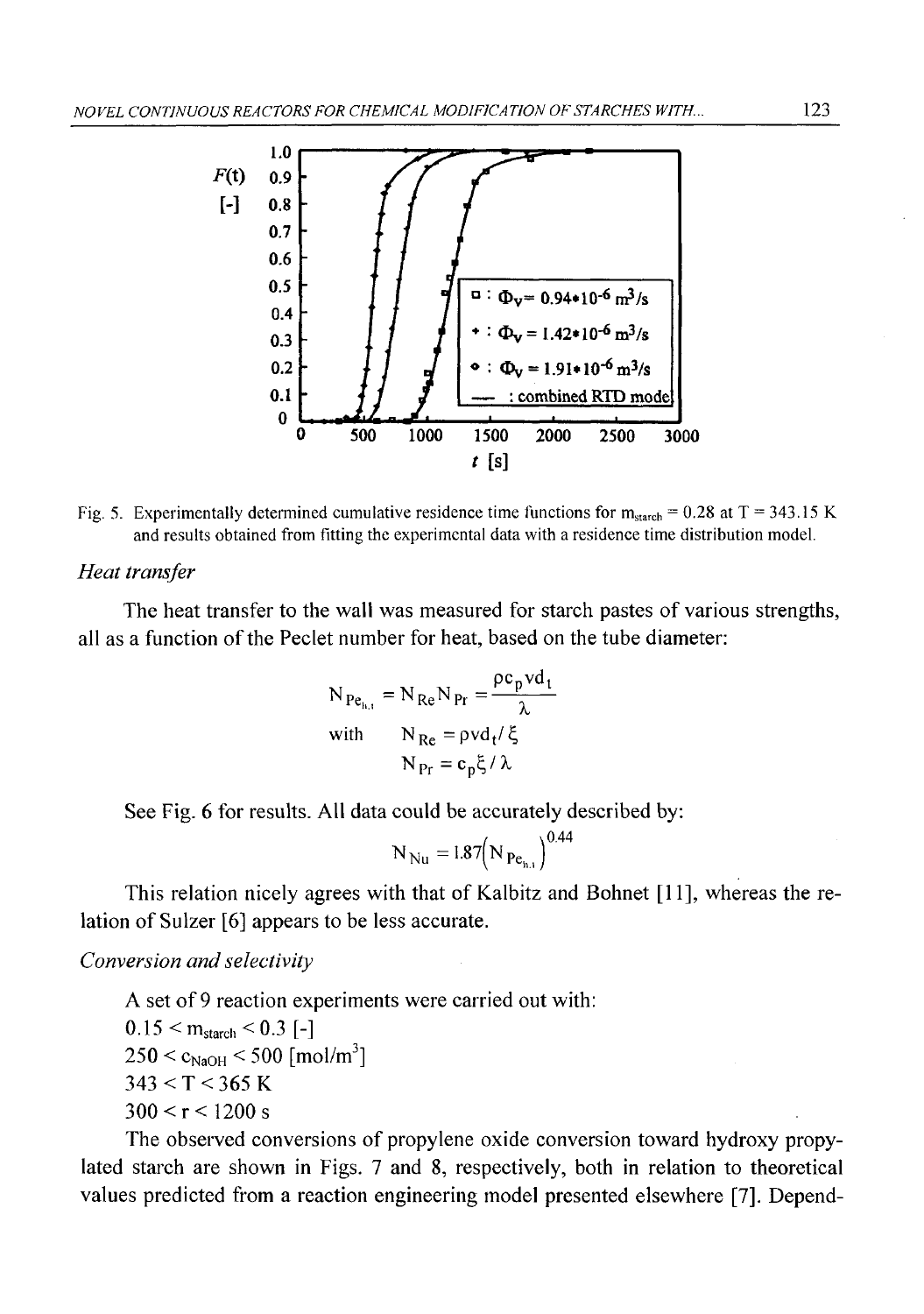ing on the values of the operating parameters listed above a practically complete conversion appears to be possible with proven selectivities as high as 80 %. Indeed, this compares favourable, relative to a typical selectivity reported for a classical slurry batch process of 60 % [12].



Fig. 6. Experimental data and literature relations for  $ln(N_{Nu})$  as a function of  $ln(N_{p\acute{e}h,t})$  [9]. **- : our relation; --: Kalbitz and Bohnet [11];...: Sulzer, [6],**



Fig. 7. Parity plot of experimentally determined and calculated propylene oxide conversions.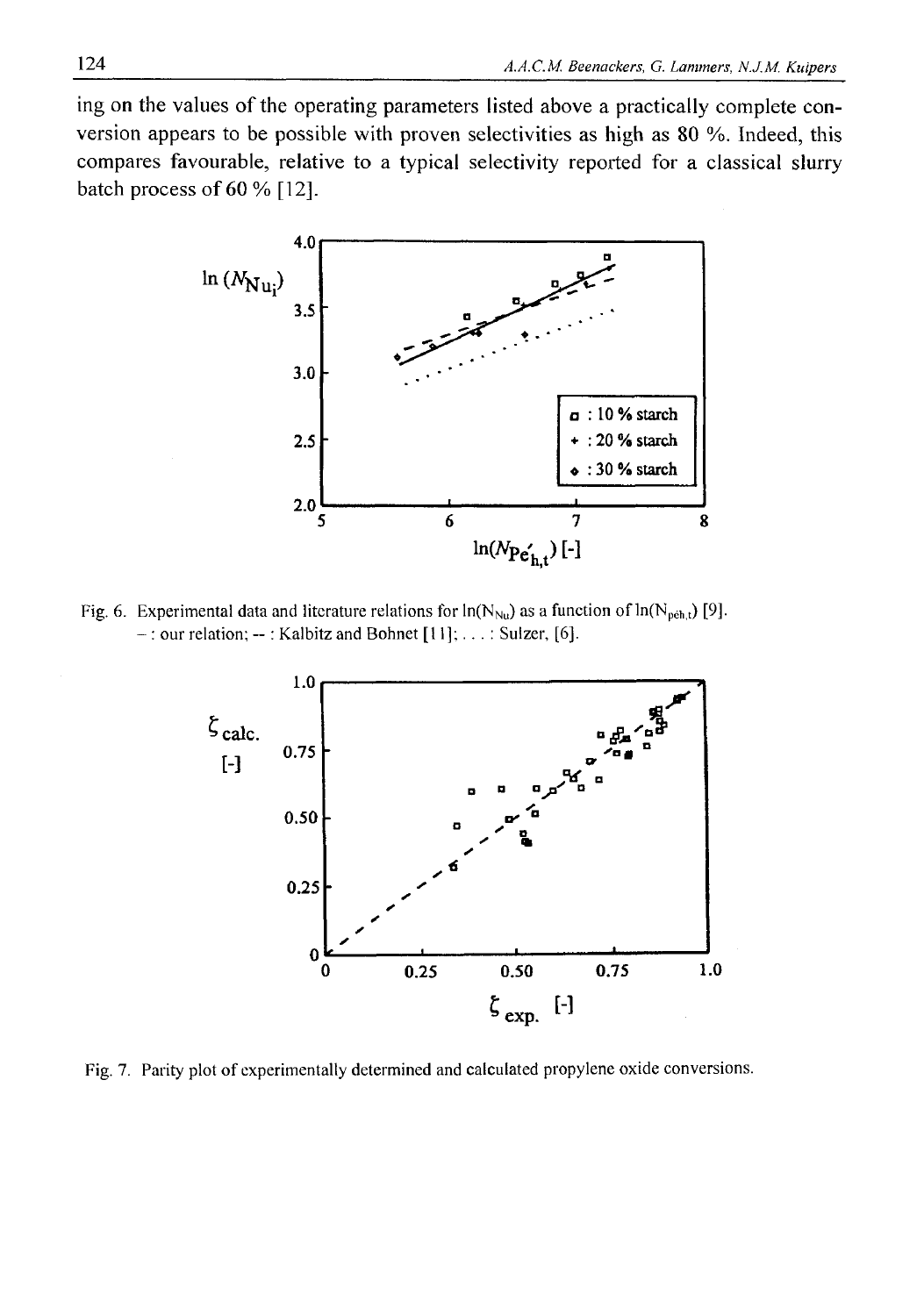

Fig. 8. Parity plot of experimentally determined and calculated selectivities toward hydroxypropyl starch.

#### *Scale-up*

Based on the experimental data of the pilot reactor we made a preliminary design for a plant having an annual production capacity of 3500 tons dry hydroxy propyl starch.

We considered both adiabatic operation with SMX mixers and isothermal operation with SMR mixers. It turned out that no significant gain in selectivity could be realised by applying isothermal operation. Hence we propose adiabatic operation. Figure 9 and 10 show the calculated required reactor volume and propylene oxide



**Fig. 9. Required reactor volume for 99 % propylene oxide conversion as a function of reactor inlet temperature** (adiabatic operation,  $m_{\text{starch}} = 0.45$ ).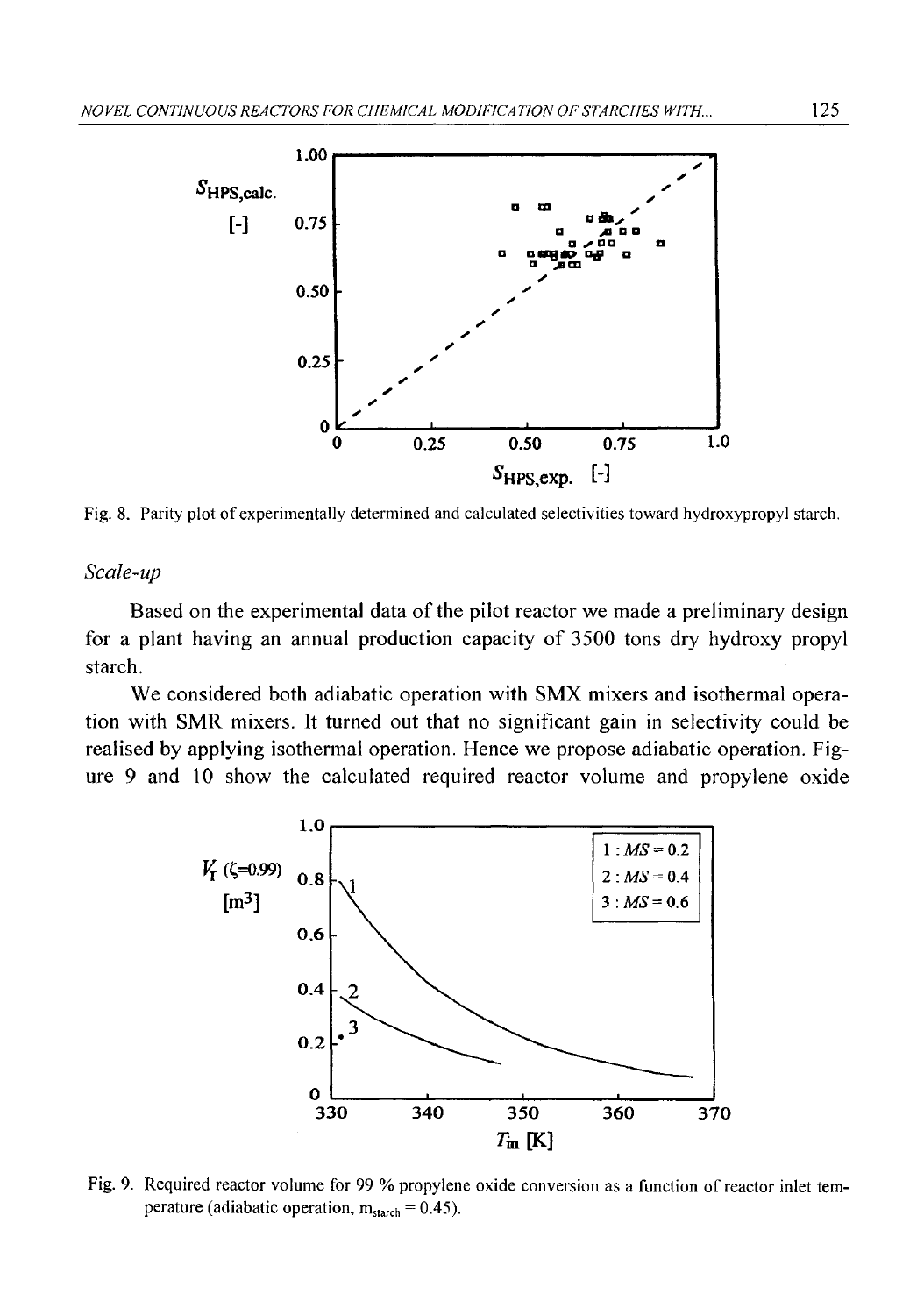

**Fig. 10. Overall reaction selectivity as a function of reactor inlet temperature (adiabatic operation, m = 0.45).**

selectivity, respectively, both on the basis of 99 % PO conversion as a function of degree of Molar Substitution (MS) and reactor inlet temperature. Even at a relatively low inlet temperature of 330 K the required reactor volume remains substantially below 1  $m<sup>3</sup>$  and selectivities expectedly will be above 72 %.

#### **The stirred Vibrating Fluidized Bed Reactor**

In order to retain its easy flow and handling properties and to avoid excessive drying costs, it is attractive to modify starch while saving its granular structure wherever possible. Low substituted starch derivatives  $(MS \le 0.1)$  are usually manufactured by modifying starch in aqueous suspensions. However, this has some disadvantages such as a low selectivity of the process and a low reaction rate due to a limited hydroxide concentration and reaction temperature (typically below 55°C), both to prevent gelatinization of the suspended starch particles, see Kuipers [13). Because the granule gelatinization temperature lowers with increasing MS, there is a maximum MS in aqueous slurry reactions where above the granular form of the starch gets lost.

If the substrate is a gas, such as in hydroxyethylation or hydroxypropylation, a gas-solid modification process seems attractive because it does not suffer from these disadvantages. The low moisture content of (semi) dry starch might favour the desired reaction relative to the hydrolysis of the alkeneoxide while the reactivity might be increased by application of higher temperatures than are possible in the conventional slurry process. An additional, potentially very interesting, advantage of the gas-solid hydroxyalkylation of starch possibly is the extension to products with a higher degree of substitution without loss of the granule structure. An economic evaluation of the two processes showed that the estimated production costs can be lower for the novel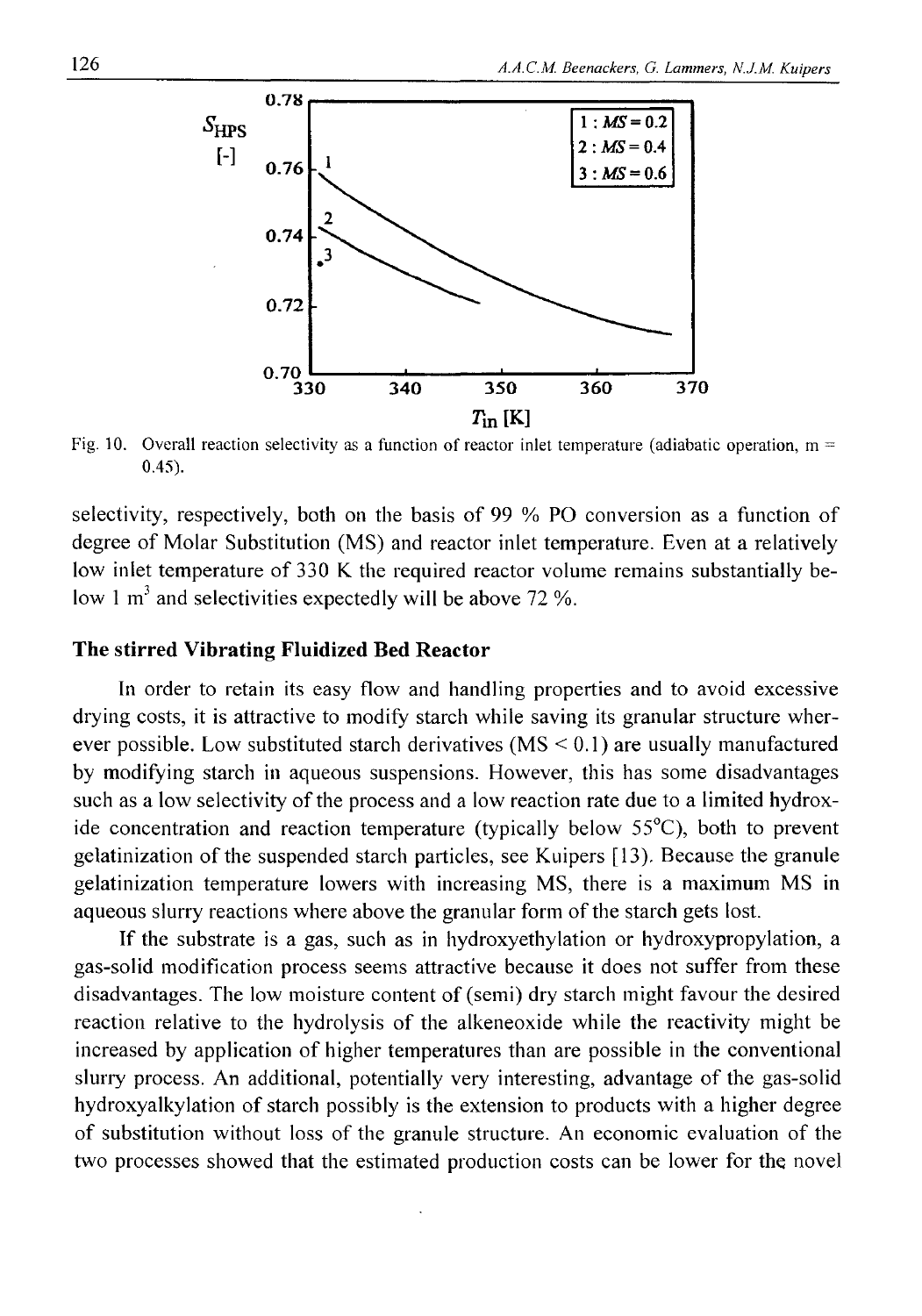gas-solid process relative to the slurry process (Van Warners [14]). However, for sufficient reactivity and diffusivity, the starch granules must contain some water, typically between 15 and 25 wt % d.b. With increasing moisture content, starch becomes increasingly cohesive thus turning from a so-called A into a C-powder. An emperical measure for powder cohesiviness is the so-called Hausner Ratio (HR) which is the ratio between the lowest and the highest density of a powder as measured by a standardized technique. Fig. 11 shows our experimental results, indicating starch of the desired moisture percentage to be at the transition from A into C powder.



Fig. 11. Influence of moisture content W of potato starch on its Hausner ratio, HR, at T= 293 K.

AC and C powders are known to be too sticky to be processed into conventional gas-solid contactors such as a fixed bed, a moving bed or a gas-solid trickle flow reactor.

Indeed, in these reactors a poor gas-solid contact is obtained due to particle agglomeration. This results in an inferior product quality [13].

Based on  $p_p = 1500 \text{ kg m}^3$  and  $R_p = 25 \mu \text{m}$ , dry potato starch can be classified as an A-powder which is very suitable for dense phase fluidization as is confirmed by a patent (Thompson [15]).

In contrast, semi dry potato starch of W 10 wt % d.b. cannot be fluidized by aeration (Stigter [16]). Apparently, such a low W is already sufficient to get channelling, which is a characteristic for a C-powder. So, starch changes from an A- to a Cpowder with increasing W from 0 to 10 wt % d.b.. Fluidization of cohesive powders can often be improved by the use of mechanical stirrers, vibrators or by the addition of sub-micron particles. In most chemical reactions, such as the hydroxyethylation ofgranular potato starch, addition of sub-micron silica is not desired because of both difficulties in processing and purity requirements of the product.

Therefore, we focused on the effects of stirring and/or vibration of an aerated bed of potato starch.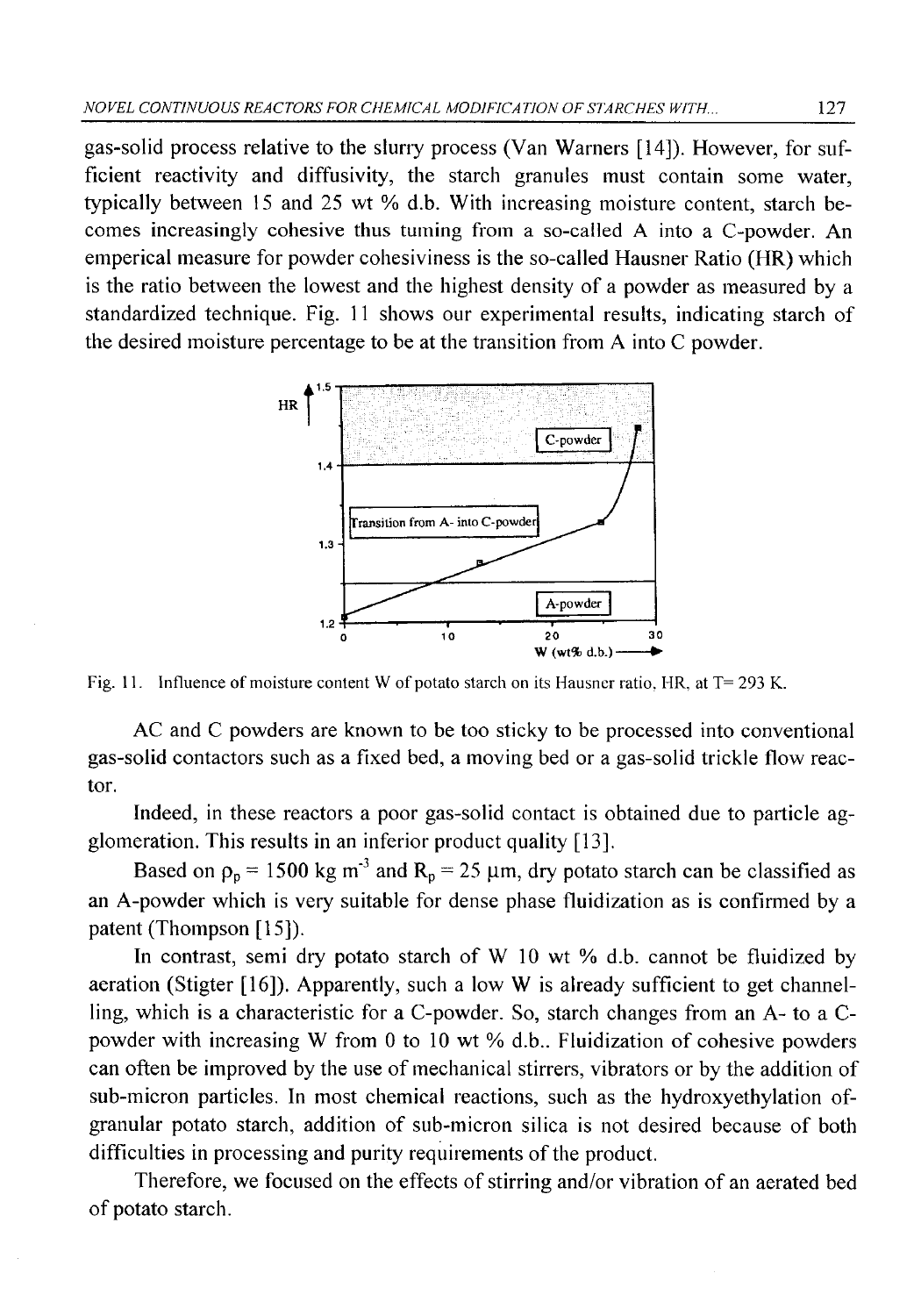

**Fig. 12. Scheme of the aerated stirred vibrating fluidized bed.**

#### *Experimental*

The experimental set-up is shown in Fig. 12. The bed has an inner diameter of 29 cm and a height of 1.35 m. The gas distributor, consisting of porous stainless steel, could be brought in vibration with variable frequency  $(0 < f < 90$ s<sup>-1</sup>) and amplitude  $0 < x_0 < 1.5$  mm. Stirring of the bed with a various number of blades  $1 \le n$  $\leq$  15 was possible at various rates 0.8 < N < 4.2 rev/s. Always the relative humidity of the gas fed to the bed was in equilibrium with the moisture content of the starch in the bed.

### The aerated bed without stirring and vibration

Kuipers [13] showed that even an aerated bed of relatively dry potato starch of  $W = 6$ wt % d.b. cannot be fluidized without mechanical energy input. Initially, the pressure

drop across the fixed bed increases proportionally with increasing air velocity. With increasing air rate, large horizontal cracks appear in the bed. The latter tends to lift as a plug (see Fig. 13a). At higher air velocities stable channels are formed in the static bed. Due to channelling and cracking, the behaviour of the bed is very unstable which means that no reproducible results are obtained after repetition of the experiment. The



**Fig. 13a. Channelling in an aerated bed of potato Fig. 13b. Agglomerates and flocks at the bed sur-**



starch. W = 10.2 wt % d.b.,  $H_0 = 0.76$  m. face of an aerated and stirred bed of **potato starch.** W=10.2 wt %,  $H_0$ =0.76 m,  $\delta_0$  = 124 mm and N = 1.67 rps.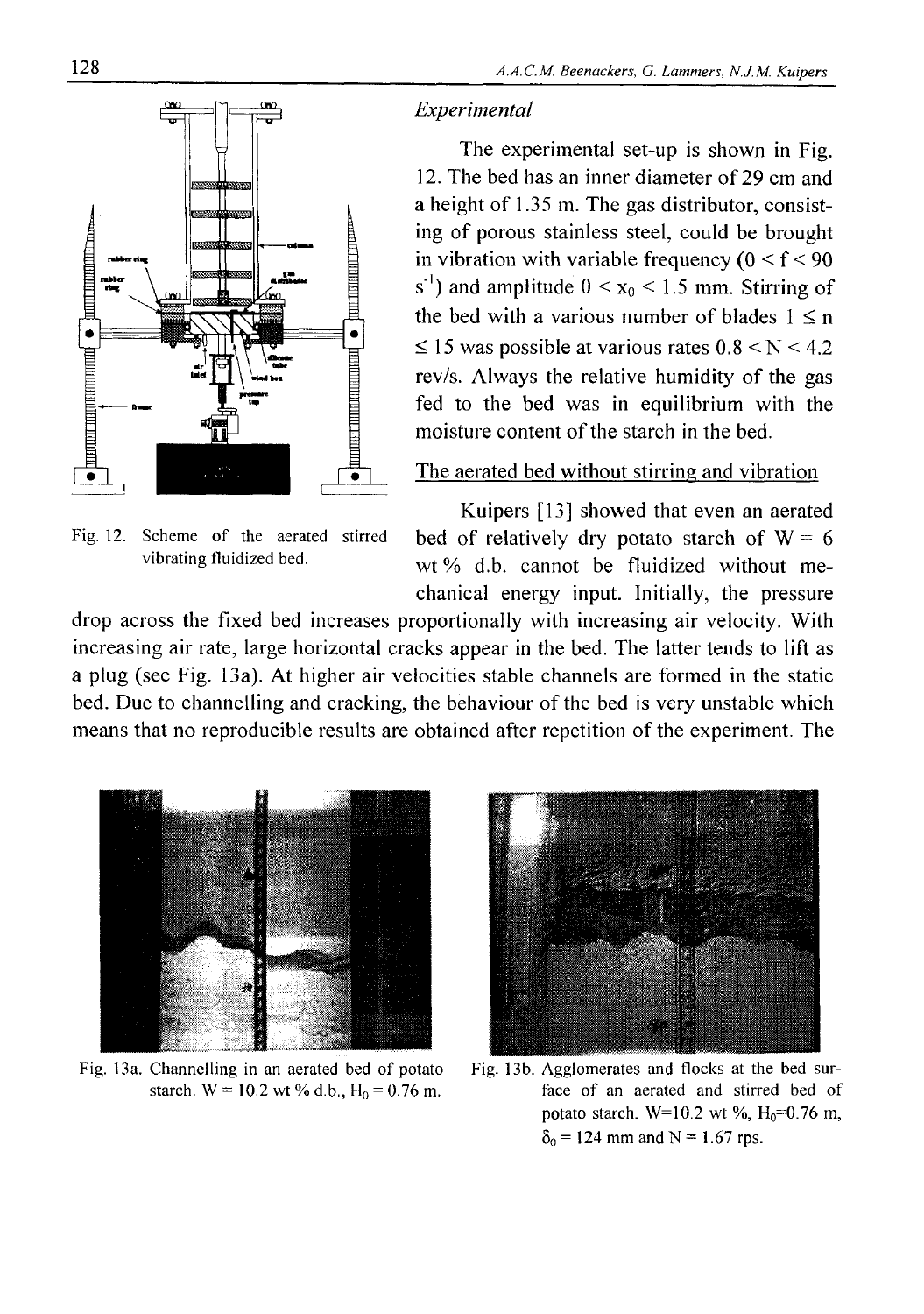

**Fig. 13c. Channelling at 10 cm above the gas distributor in an aerated and vibrated bed of potato** starch.  $W = 13.1$  wt % d.b.,  $H_0 = 0.76$ ,  $x_0 = 0.83$ mm and  $f = 30 s^{-1}$  ( $G = 3$ ).





gas-solid contact in such a bed is poor and inhomogeneous. Therefore, a conventional fluidized bed is not a suitable reactor for C-powders such as semi-dry granular starch.

The same conclusion follows from the Fluidisation Index (FI =  $\Delta pA/Mg$ ) which should be one for good fluidization. Fig. 14 shows both the instability of the bed and the poor fluidisation (FI  $< 0.9$ ) for a conventional fluid bed of relatively dry starch of  $W = 10$  wt % d.b. With increasing humidity fluidizability further deteriorates.



Fig. 14. Fluidisation index FI of potato starch without vibration and stirring versus gas velocity. W = **10.2 wt % d.b. and H<sub>0</sub> = 0.76 m.**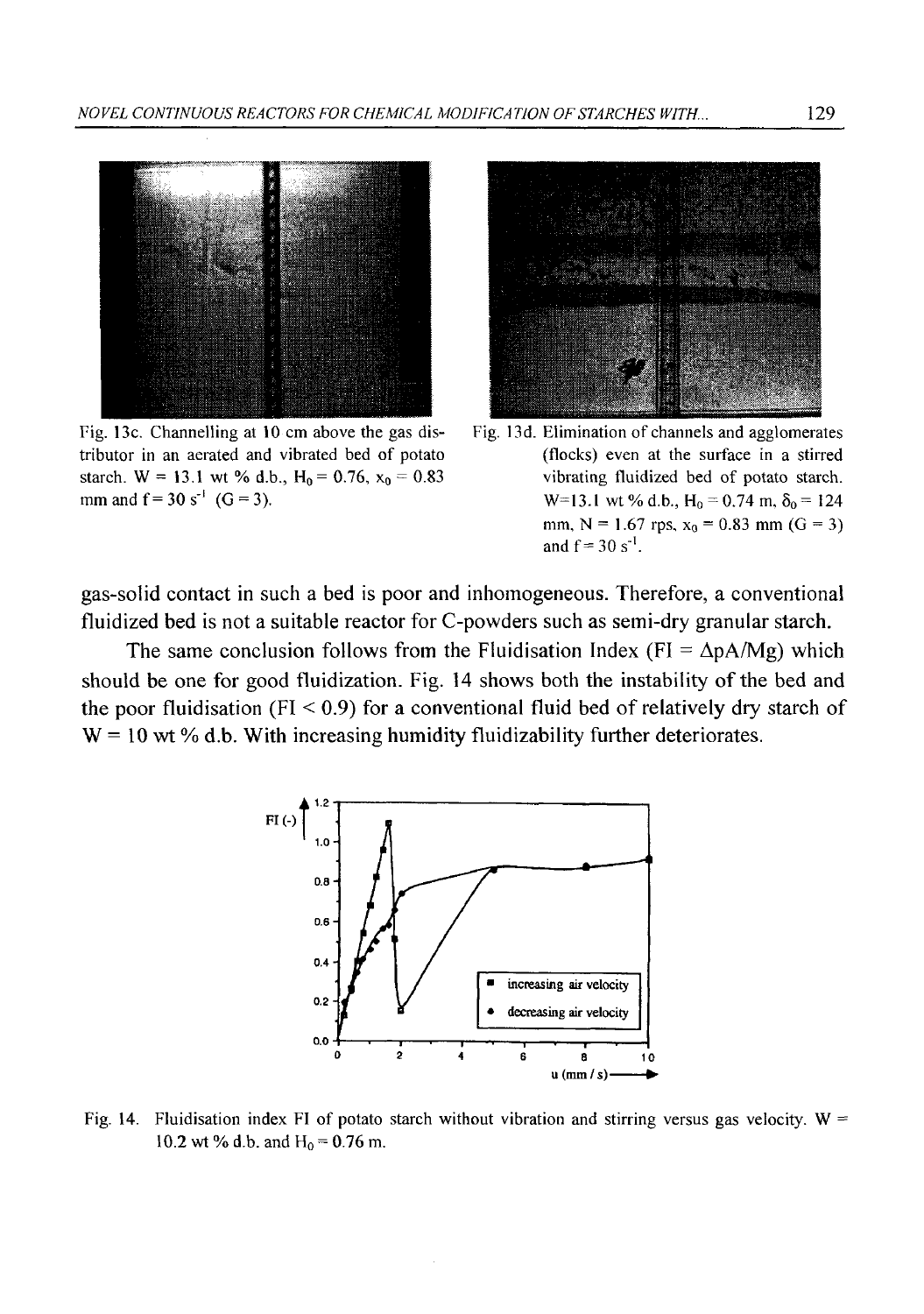#### *The stirred fluidized bed*

Stirring the bed with a single stirrer has a positive effect on fluidisation only if the stirrer is close to the bottom plate, (see Fig. 15). Applying multiple stirrers gives a further improvement (see fig. 16). The optimal blade distance and stirring speed appeared to depend on the moisture content. For 10 wt % d.b. moist a maximal value of FI can be realized with an interblade distance  $\delta_b \le 16$  cm and N  $\ge 1.7$  rps.



**Fig. 15. Effect of stirrer position on the fluidization index FI of a stirred bed of potato starch as a func**tion of stirrer speed N for a single stirrer.  $H_0 = 0.09$  m,  $W = 10.2$  wt % d.b.,  $u/u_{\text{mf}} \approx 2.9$ .



Fig. 16. Influence of interblade distance and stirrer design on FI of a stirred aerated bed of starch. H<sub>0</sub> = 0.76 m.  $W = 10.2$  wt % d.b. and  $N = 1.67$  rps.

Starch of higher moisture content asks for a slightly lower optimal interblade distance (e.g. 12 cm for  $W = 22$  wt % d.b.) though no higher optimal stirring speed is required (see Fig. 17a). With increasing stirring speed, bed expansion, and thus bed porosity  $(\epsilon)$  increases and as a result the torque per stirrer blade  $(T)$  decreases, see Fig. 17. By applying the optimal stirring conditions mentioned above, it appeared possible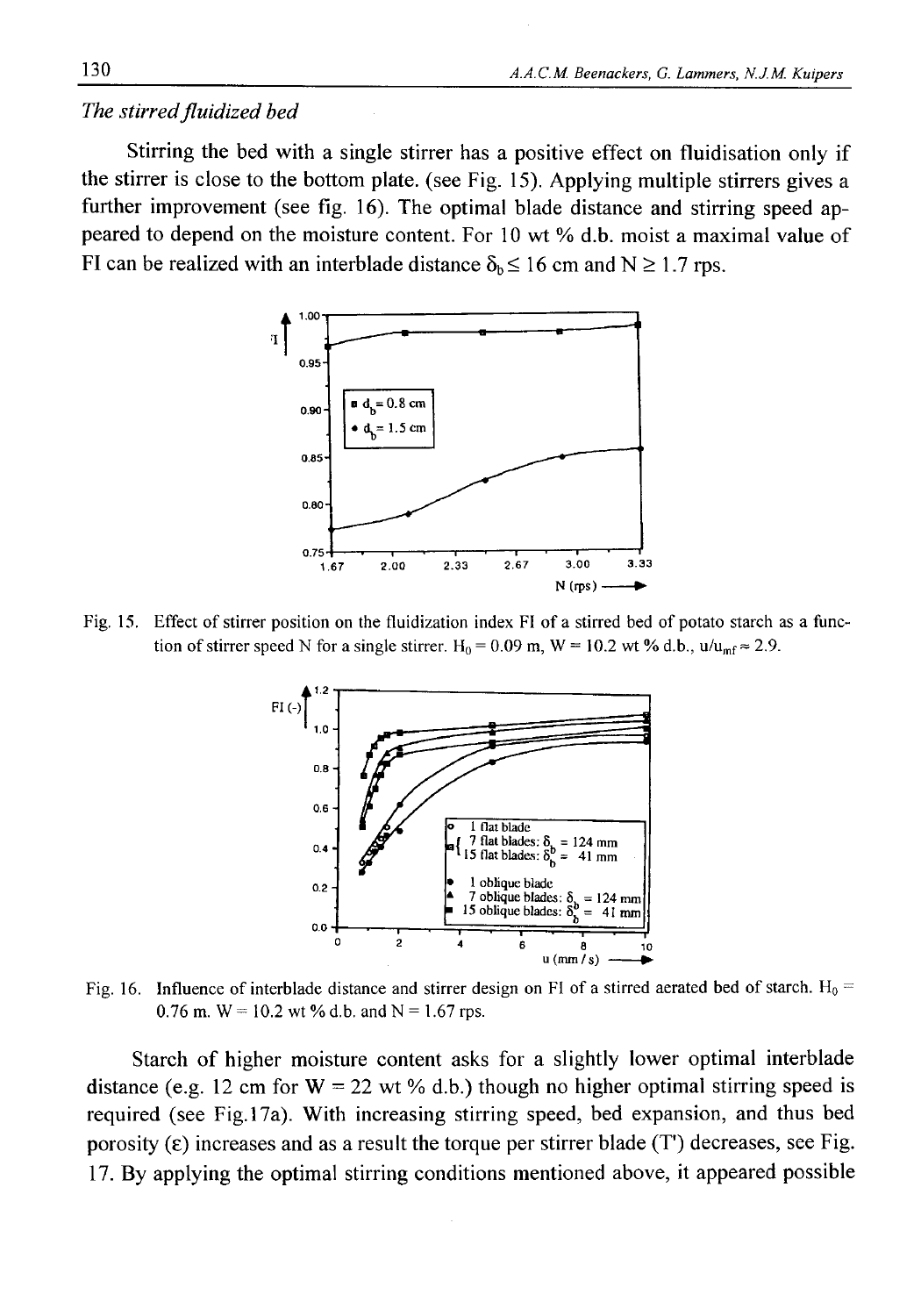to eliminate any channeling in the bed. However, stirring alone is not effective in destroying large starch particle agglomerates which remain present in the fluid bed. This can be nicely seen in Fig. 13b showing large agglomerates at the bed surface, resulting in a "mountaneous landscape" where a flat surface is preferred.



Agglomerate, or flock formation is undesired because it may result in inhomogeneous derivatisation due to insufficient gas-solid contact in the center of the flocks.

Therefore, stirring alone is not sufficient to get at good fluidisation at the scale of the particles.

### *The vibrating fluidized bed*

Bed vibration is characterized by frequency (f) and amplitude  $(x_0)$ , often combined in a dimensionesless acceleration intensity G:

$$
G = \omega^2 x_0 / g
$$

with  $\omega = 2\pi f$  rad/s.

In our experiments G and f varied as follows:  $1 \le G \le 8$ ;  $30 \le f \le 90 s^{-1}$  with starch of  $W = 13$  wt % d.b.

By vibration of an aerated bed of potato starch, the channels in the lower part (about 0.1 m) of the bed are eliminated only. The vibration is not sufficient to eliminate channeling in the entire bed. As a result, a relatively low bed expansion is obtained. A minimum amplitude and frequency must be exceeded to balance the weight of the bed by the pressure drop over the bed. Nevertheless, at gas velocities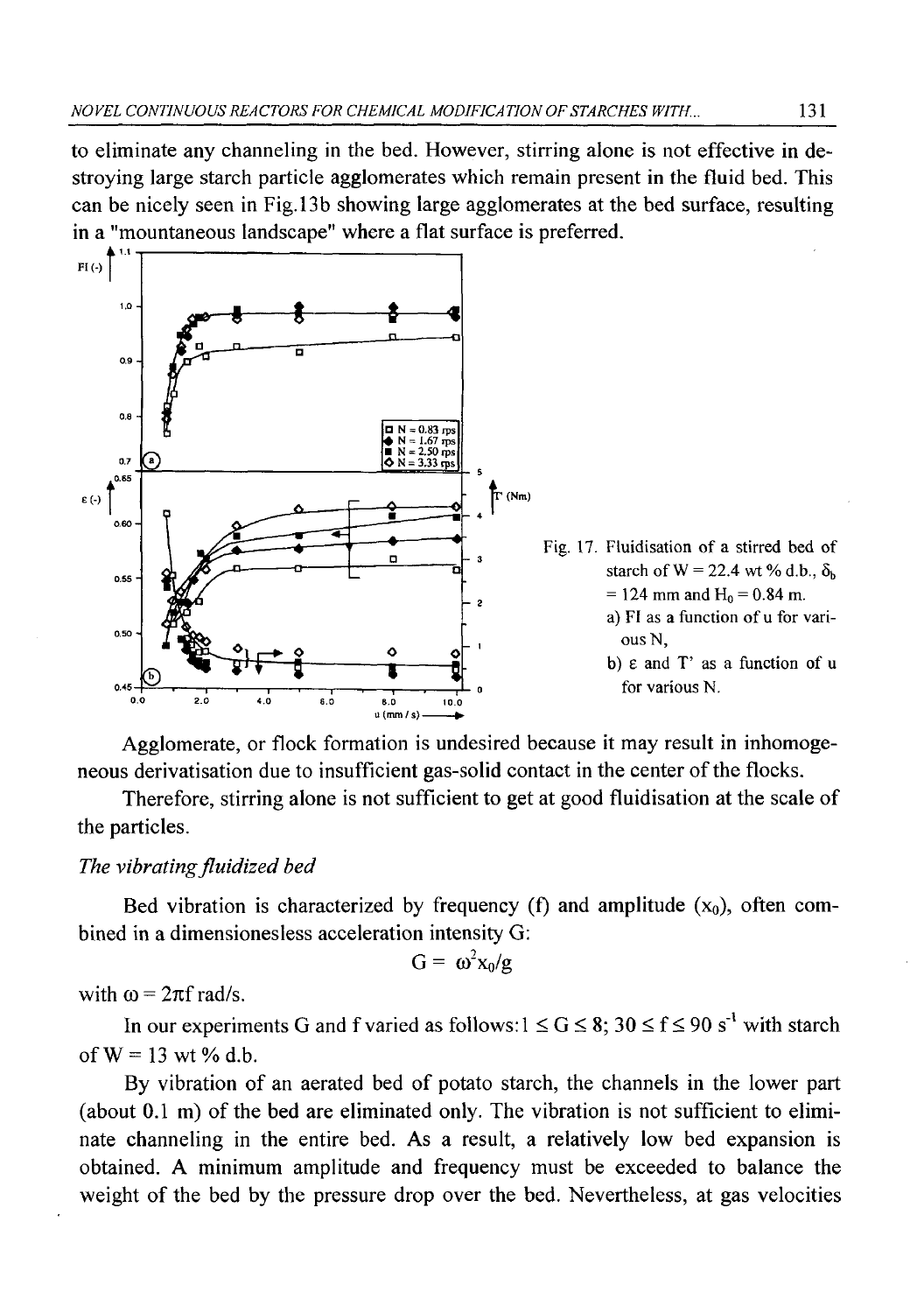above 2 mm s<sup>-1</sup> always cracks and channels appeared in the upper part of bed (see Fig. 13c), independent of the values of G and f. The channels cause part of the gas to bypass the bed, thereby reducing the gas-solid contact. However, vibration with sufficient intensity causes the agglomerates to break down, even in the upper part of a bed of  $H = 0.76$  m.



### **Fig. 18. Fluidisation quality chart showing the** amplitude x<sub>0</sub> and frequency f range for **which both channels and agglomerates are eliminated in an aerated stirred vibrating** fluidized bed of starch with  $u = 2$ mm s<sup>-1</sup>,  $\delta_b$  $= 124$  mm and  $N = 1.67$  rps. **a)**  $W = 13.1$  wt % d.b.,  $H_0 = 0.74$  m.

- **b**)  $W = 13.1$  wt % d.b.,  $H_0 = 0.40$  m.
- c)  $W = 22.4$  wt % d.b.,  $H_0 = 0.76$  m.

#### *The stirred vibrating fluidized bed*

Simultaneous vibration and stirring of an aerated bed of starch was investigated to determine what, if any, advantages can be gained this way. To guarantee elimination of channels in a bed of 0.74 m ( $W = 13.2$  wt % d.b.), flat stirrer blades were used with  $\delta_b$  = 124 mm. Experiments were performed at frequencies of 30, 60 and 90 s<sup>-1</sup> whereas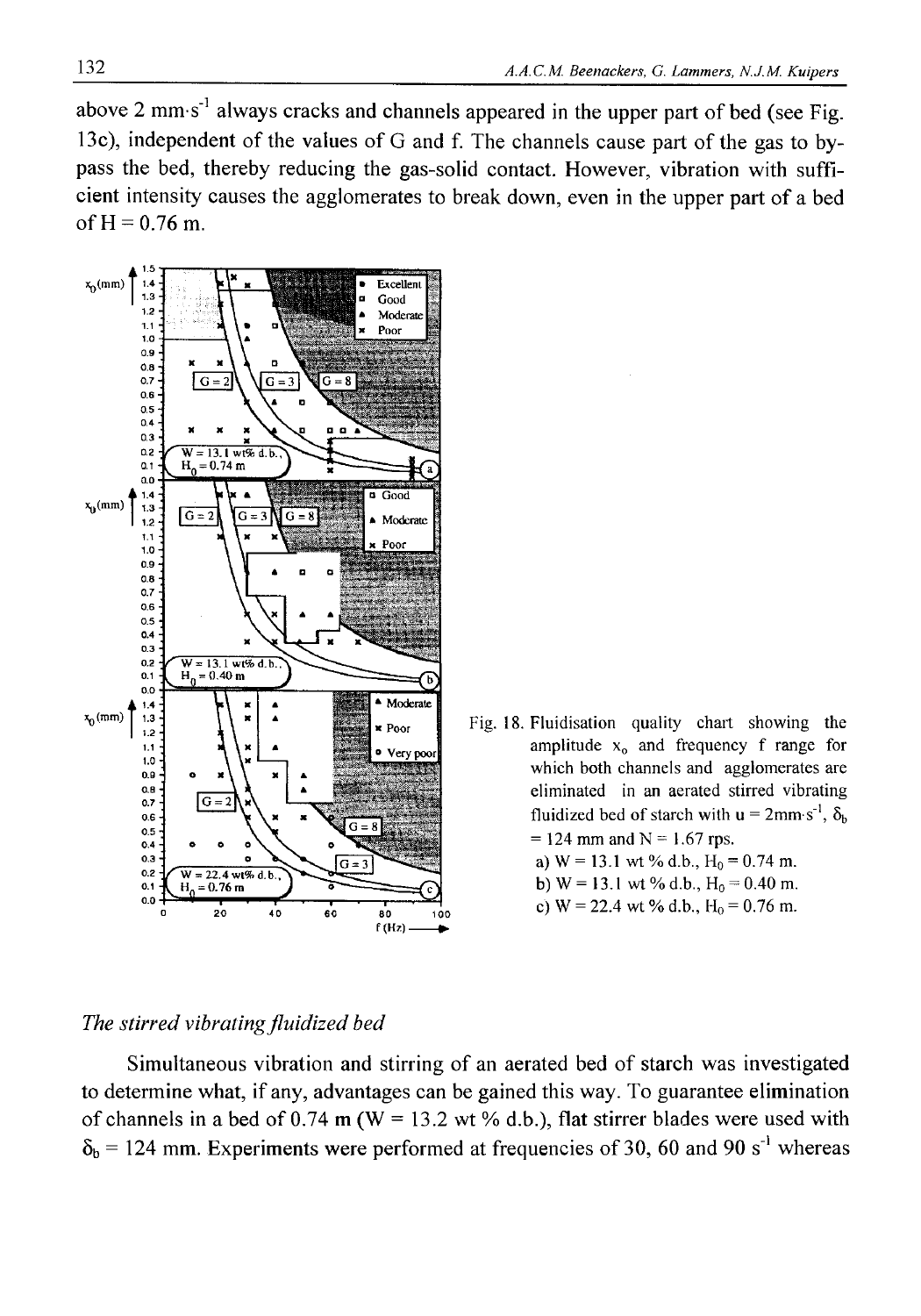G ranged from 1 to 8. The vibration intensity appears to be too low at  $G = 1$  to break down the starch agglomerates at the surface of the bed. At  $G = 5$  these flocks are still present for  $f = 90 s<sup>-1</sup>$  but not at 60 s<sup>-1</sup>. A further decrease of f at  $G = 5$  is accompanied by the creation of slugs at  $u > u_{mf} \approx 1.7$  mm/s. At  $G = 3$  the agglomerates disappear at  $60 s<sup>-1</sup>$  only. These results show that not only G but also f influences the quality of fluidisation.



Fig. 19. Gas-solid hydroxyethylation in the vibrating system. **of potato starch in a stirred vibrating fluidized bed.**

Fig. 18 shows the results obtained in form of a  $\phi_{V2}$  fluidisation quality chart for three moisture contents and  $u/u_{\text{mf}} = 1.1$ . In the white region, moderate to good fluidisation is realized. The higher the moisture content of the starch the higher the minimal G value is for which good fluidisation is obtained.

> Here, moderate, to good means a fluidisation nearly to completely free of both channels and agglomerates. An example is shown in Fig. 13d. The picture shows a completely flat surface, indicating complete break-up of agglomerates whereas no channels are visible. As soon as the vibration is stopped the agglomerates return. No measurements at  $G > 8$  were performed due to (power) limitations

> The lowest energy consumption at a particular G is obtained with the highest  $x_0$ . Therefore the

upper left corner of the white regions is the preferred mode of operation.

## *Gas-solid hydroxyethylation of potato starch in a stirred vibrating fluidized bed*

In this section a preliminary design is presented of a stirred vibrating fluidized bed reactor for producing 1 ton/hr Hydroxy-Ethylated Starch HES) of Molar Substitution of 0.1 by reaction with ethyleneoxide. In this system the same 4 reactions occur as discussed above for propylene oxide. The design was based on the reaction kinetics reported by Kuipers et al [17],

Figure 19 schematically shows a potential set-up of a stirred vibrating fluidized bed reactor for the batch-wise hydroxyethylation of potato starch. A volumetric recycle flow  $\phi_{v1}$  is used to fluidize the starch. For fluidization the superficial gas velocity u must be minimally 0.002 m·s<sup>-1</sup>, resulting in  $u/u_{\text{mf}} \ge 1.2$ . For a bed already having the desired moisture content, only EO has to be added to the reactor provided no vent is applied. The pressure in the reactor is kept constant by a time-dependent feed rate  $\phi_{\nu}$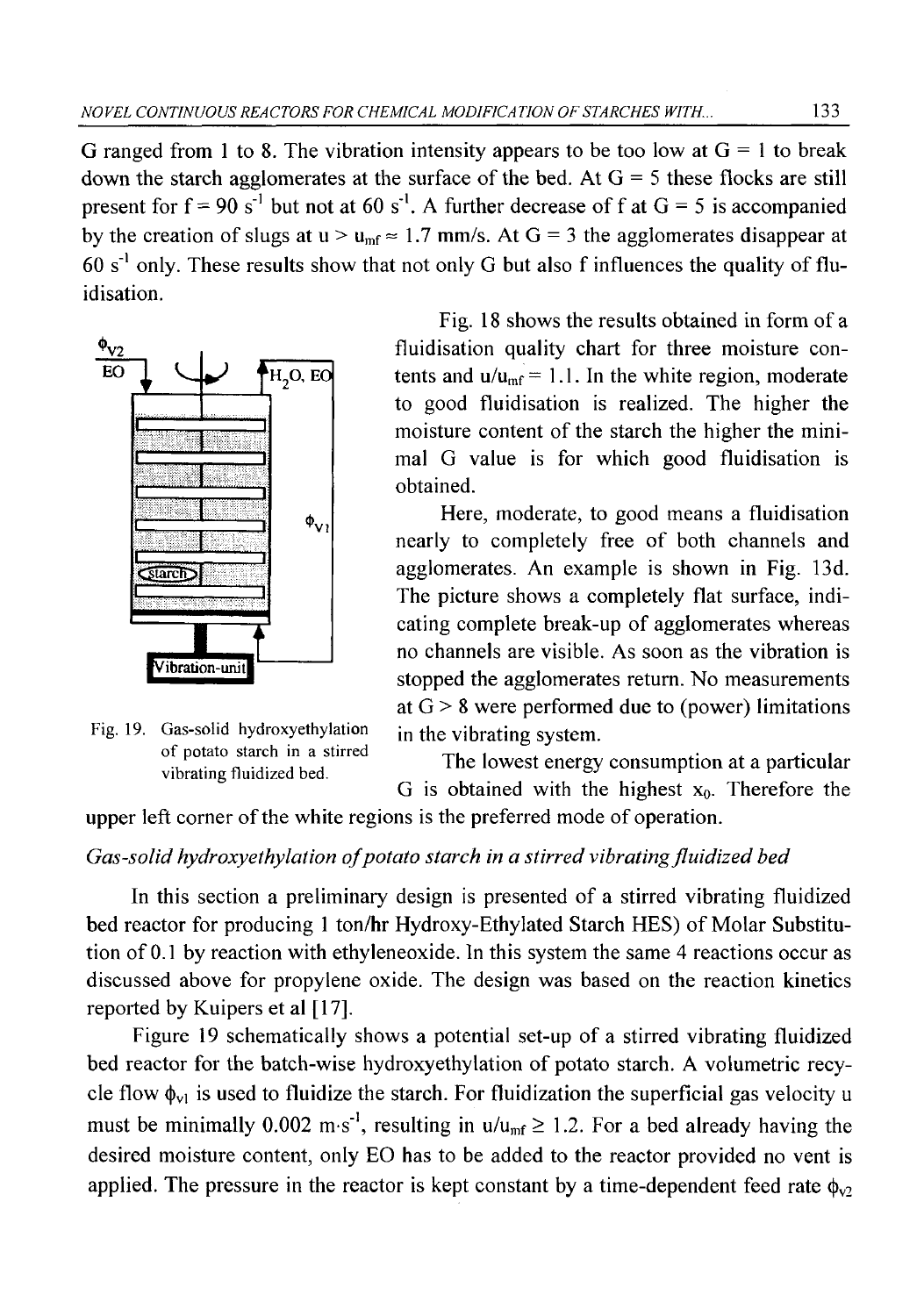#### **Table 1**

|                                               | Unalkalized potato starch | Alkalized potato starch |
|-----------------------------------------------|---------------------------|-------------------------|
| C <sub>NaOH</sub> (mmol/mol AGU)              | $\Omega$                  | 40                      |
| T(K)                                          | 368                       | 333                     |
| W (wt % d.b.)                                 | 9.9                       | 14.2                    |
| $p_{EO}$ (kPa)                                | 1190.5                    | 495.1                   |
| $p_{H2}$ (kPa)                                | 32                        | 5                       |
| $S_{HES}$ (-)                                 | > 0.48                    | 0.72                    |
| $t$ (ks)                                      | 1.2                       | 0.9                     |
| $D_{b}$ (m)                                   | 0.84                      | 0.73                    |
| $\phi_{v1}$ (m <sup>3</sup> s <sup>-1</sup> ) | 0.0011                    | 0.00084                 |

Optimal operation parameters for hydroxyethylation of semi-dry potato starch in a stirred vibrating fluidized bed reactor (H<sub>bed</sub>=1 m) for a desired MS of 0.1 with a capacity of 1000 kg hydroxyethyl starch/h.

of pure EO which balances the EO conversion rate. So, the concentration of EO remains constant in the gas phase of the reactor.

Based on obtaining an optimal selectivity with respect to HES, the result is shown in Table 1 for both unalkalized  $(=$  not catalysed) and alkalized  $(=$  catalysed) starch. For further details, see [17]. Due to the higher temperatures possible in the dry process, hydroxyethylation seems possible without addition of hydroxide.

For superior selectivity however, also relative to the classical slurry process, pre-

Table 2

| Variable                  | Gas-solid hydroxyethylation                                                                                                                                      | Classical slurry process                                                                              |
|---------------------------|------------------------------------------------------------------------------------------------------------------------------------------------------------------|-------------------------------------------------------------------------------------------------------|
| Temperature, T            | $T > 323K$ is advantageous for<br>high S and reactivity. Diffusion<br>limitation occurs at too high T,<br>pending on $c_{\text{NaOH}}$ , W and $a_{\text{EO}}$ . | $T < 323K$ due to gelatinization<br>of the starch. This results in<br>relatively long reaction times. |
| Selectivity $S_{HES}$     | $S_{\text{HES}} \approx 0.72$ for ungelatinized<br>alkalized starch.                                                                                             | $< 0.62$ [14]                                                                                         |
| $Na2SO4$ addition         | No $Na2SO4$ has to be added                                                                                                                                      | $Na2SO4$ is added to reduce<br>gelatinization                                                         |
| <b>Molar Substitution</b> | MS of 0.5 possible without loos-<br>ing the granular structure.                                                                                                  | $MS < 0.1$ . Higher MS results in<br>purification problems due to<br>loss of the granular structure.  |
| Residence time, t         | $0.9$ ks                                                                                                                                                         | 58 ks                                                                                                 |

Advantages of the gas-solid process relative to the classical slurry process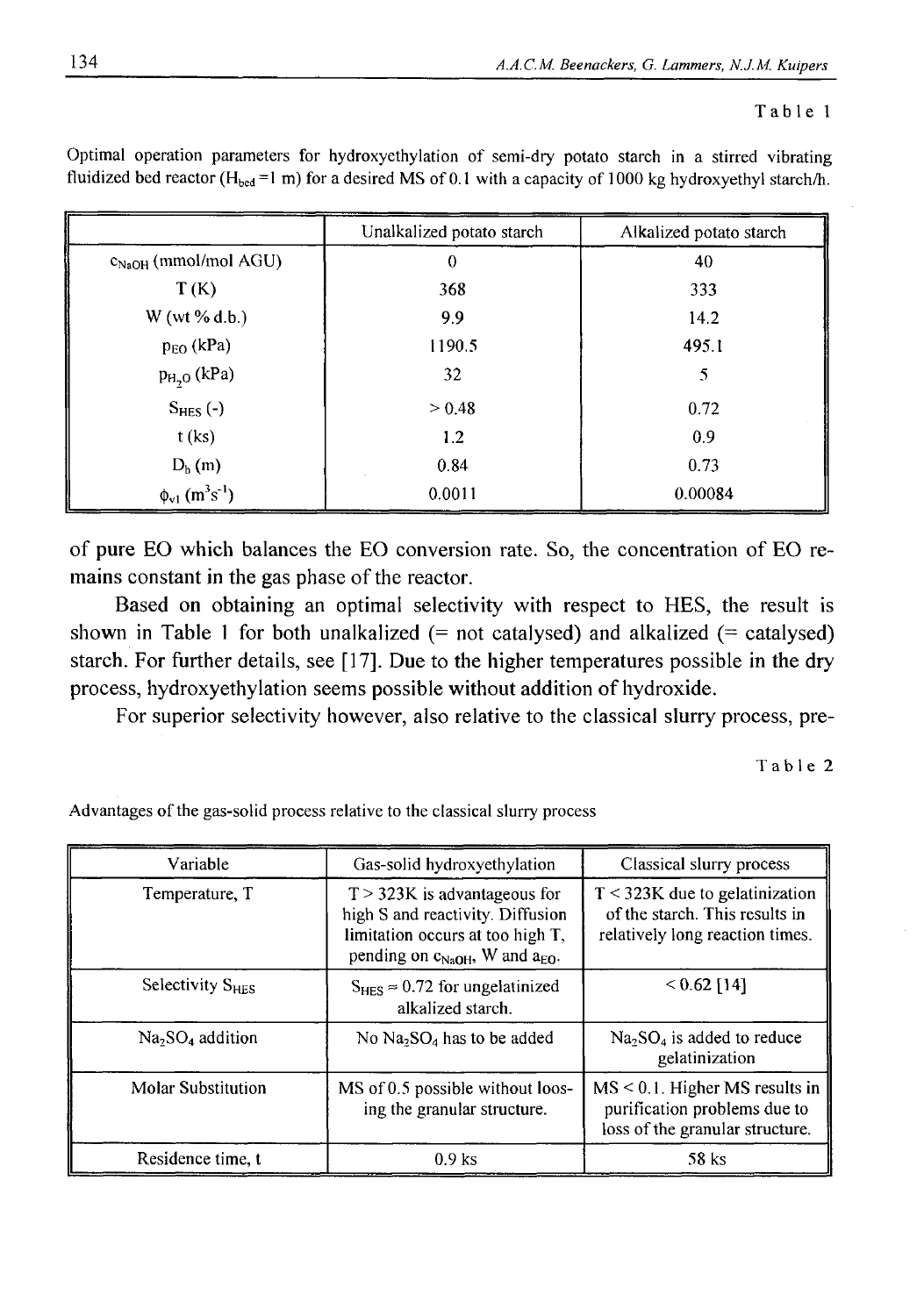alkalining the starch is helpful. Spectacular too is the expected reduction in residence time, and thus in reactor volume, required for the gas-solid process. Table 2 compares the two processes. Here, the slurry data were taken from van Warners [14]. If our calculations can be proven in a pilot plant, the dry process will have a bright future.

## **Conclusions**

Two novel continuous processes for the chemical derivatisation of starch have been developed. A gas-solid fluidized bed process for modifications with gaseous substrates and a gel process in a static mixer reactor for handling concentrated pastes. Based on results obtained with hydroxyethylation (dry-process) and hydroxypropylation (gel-process) it can be concluded that both processes are very attractive relative to the classical slurry process due to improved reaction selectivity, much shorter residence times and superior controlability and safety.

## **Acknowledgement**

Financial support of AVEBE, The Netherlands is acknowledged.

## **Notation**

 $c_{NaOH}$  = mmol NaOH/mol AGU  $c_{n,fl}$  = specific heat of a fluid [J/kg K]  $d_i$  = inside tube diameter [m]  $d_{\rm sm}$  = diameter of a static mixer element [m]  $d_e$  = diameter of the bed [m]  $D_{\text{e},z}$  = effective axial mass dispersion coefficient [m<sup>2</sup>/s]  $f =$  frequency of sinusoidal vibration [s<sup>-1</sup>]  $4f =$  fanning friction factor  $[-]$  $F(t)$  = cumulative residence time distribution function  $[-)$  $FI = fluidization index, FI = \Delta pA/(Mg)$  [-] G = dimensionless vibrational acceleration:  $G = (\omega^2 x_0/g)$  [-]  $g =$  gravitational constant:  $g = 9.81$  [ms<sup>-2</sup>]  $H_0$  = settled bed height [m]  $l_{\rm sm}$  = length of a static mixer element [m]  $L =$  length  $[m]$  $m_{\text{starch}}$  = mass fraction starch in reaction mixture [-]  $M$  = mass of bed [kg] MS = molar substitution [-]  $n =$  number of stirrers in the bed  $[-]$  $N =$  stirring speed,  $[rev s^{-1}]$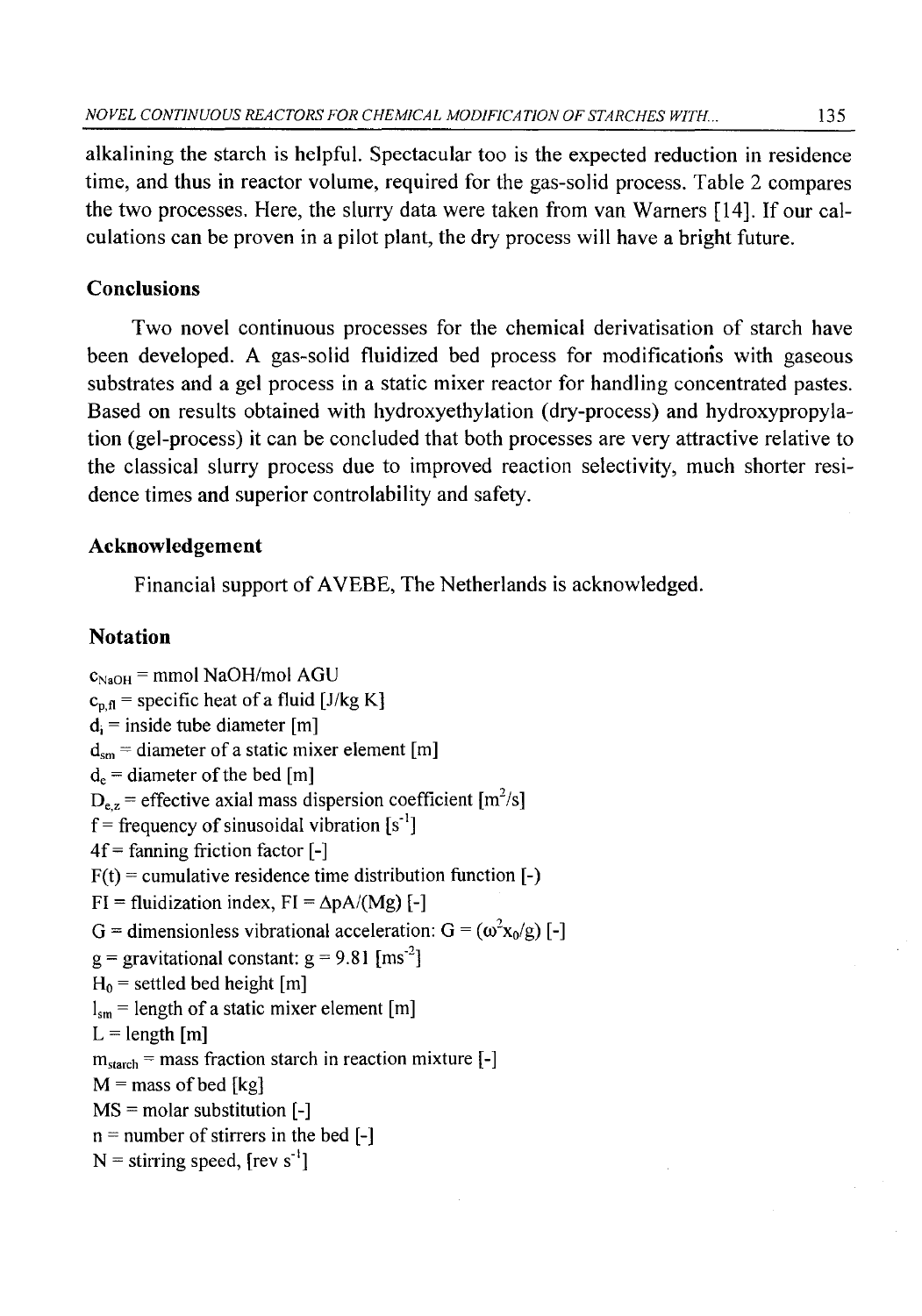$N_{\text{Nu}_i} = \frac{\alpha_{i,1}d_i}{\lambda_{\text{fl}}}$ , Nusselt number [-] awd;  $N_{\text{Nu},\text{av}} = \frac{N}{\lambda}$ , = average Nusselt number [-]  $N_{\text{Pe}} = \frac{N_{\text{Pe}}}{D}$ , Péclet number for axial dispersed flow regi  $\bm{\nu}_{\mathbf{e},\mathbf{z}}$  $N_{Pe_{h,t}} = N_{Re}N_{Pr} = \frac{\rho_{fl}c_{p,fl}vd_i}{\lambda_{fl}}$ , Peclet number for heat based on the tube diameter [-]  $N_{\text{Pr}} = \frac{c_{\text{p},\text{f}} \eta_{\text{f}}}{\lambda_{\text{f}}}$ , Prandtl number [-]  $N_{\text{Re}} = \frac{\rho v d_i}{n}$  = Reynolds number [-]  $p_{E0}$  = partial pressure of ethylene oxide [Pa]  $p_{H_2O}$  = partial pressure of water [Pa] S<sub>HES</sub>, = selectivity of the reaction toward hydroxyethyl and hydroxypropyl starch, S<sub>HPS</sub> respectively  $t = time$  [s]  $T =$  temperature [K]  $T'$  = torque per stirrer blade, [kg m<sup>2</sup> s<sup>-2</sup>]  $u =$  superficial gas velocity [m s<sup>-1</sup>]  $u_{\rm mf}$  = minimum fluidization velocity [m s<sup>-1</sup>]  $v =$  superficial fluid velocity  $[m/s]$  $V_r$  = reactor volume  $\lceil m^3 \rceil$  $W =$  moisture content of the starch [wt % d.b]  $x_0$  = amplitude of sinusoidal vibration [m]  $\alpha_{i,1}$  = inside wall heat transfer coefficient [W/m<sup>2</sup> K]  $\alpha_w$  = wall heat transfer coefficient [W/m<sup>2</sup> K]  $\delta_b$  = interblade distance [-]  $\Delta p$  = pressure drop over the bed [N m<sup>2</sup>]  $\varepsilon$  = porosity of the bed [-]  $\xi_{\rm PO}$  = conversion of propylene oxide [-]  $\lambda$  = thermal conductivity [W/m K]  $\eta$  = viscosity [Pa s]  $p =$  density [kg/m<sup>3</sup>]  $\sigma_0$  = standard deviation at inlet of mixer [-] **Gmjx =** standard deviation due to incomplete mixing **[-]**  $\Phi_{\rm v}$  = volumetric flow rate [m<sup>3</sup>/s]  $\omega$  = angular frequency of sinusoidal vibration:  $\omega$  =  $2\pi f$  [rad s<sup>-1</sup>]